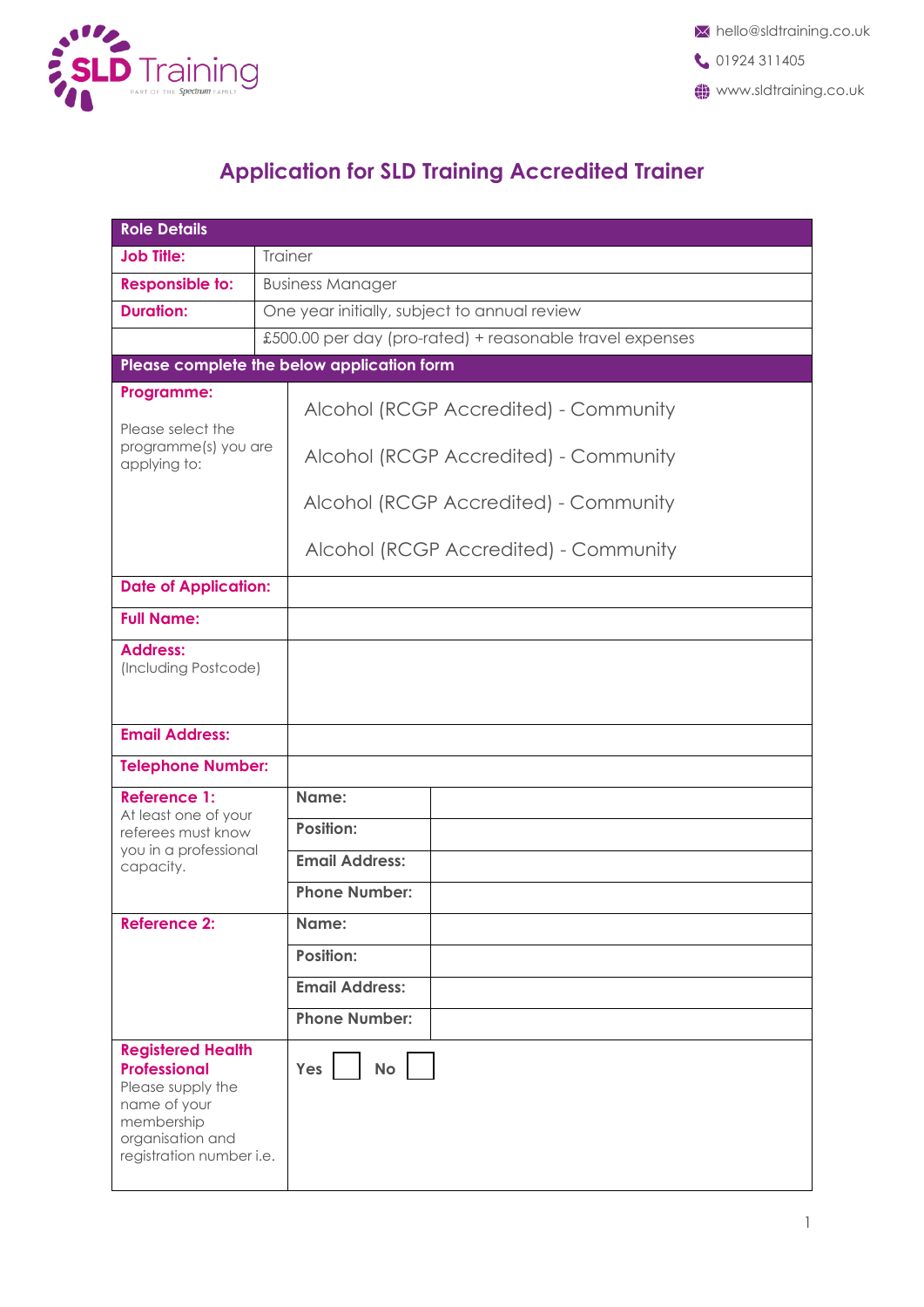

|  | X hello@sldtraining.co.uk |
|--|---------------------------|
|--|---------------------------|

01924 311405

**WWW.sldtraining.co.uk** 

| GMC/NMC registration<br>no.                             |  |
|---------------------------------------------------------|--|
|                                                         |  |
|                                                         |  |
|                                                         |  |
| <b>Academic</b>                                         |  |
| <b>Qualifications</b>                                   |  |
|                                                         |  |
|                                                         |  |
| <b>Current Employment</b>                               |  |
| and Clinical<br><b>Experience</b>                       |  |
|                                                         |  |
|                                                         |  |
| <b>Teaching Experience</b>                              |  |
| and any Relevant                                        |  |
| <b>Qualifications</b>                                   |  |
|                                                         |  |
|                                                         |  |
|                                                         |  |
|                                                         |  |
| <b>Please list all</b>                                  |  |
| <b>Accredited</b><br><b>Certificate</b>                 |  |
| programmes that<br>you have                             |  |
| completed.                                              |  |
| Note: You can only<br>deliver the training if           |  |
| you have completed                                      |  |
| the course to be<br>trained.                            |  |
| Please state date of                                    |  |
| completion and where<br>the programme was<br>delivered. |  |